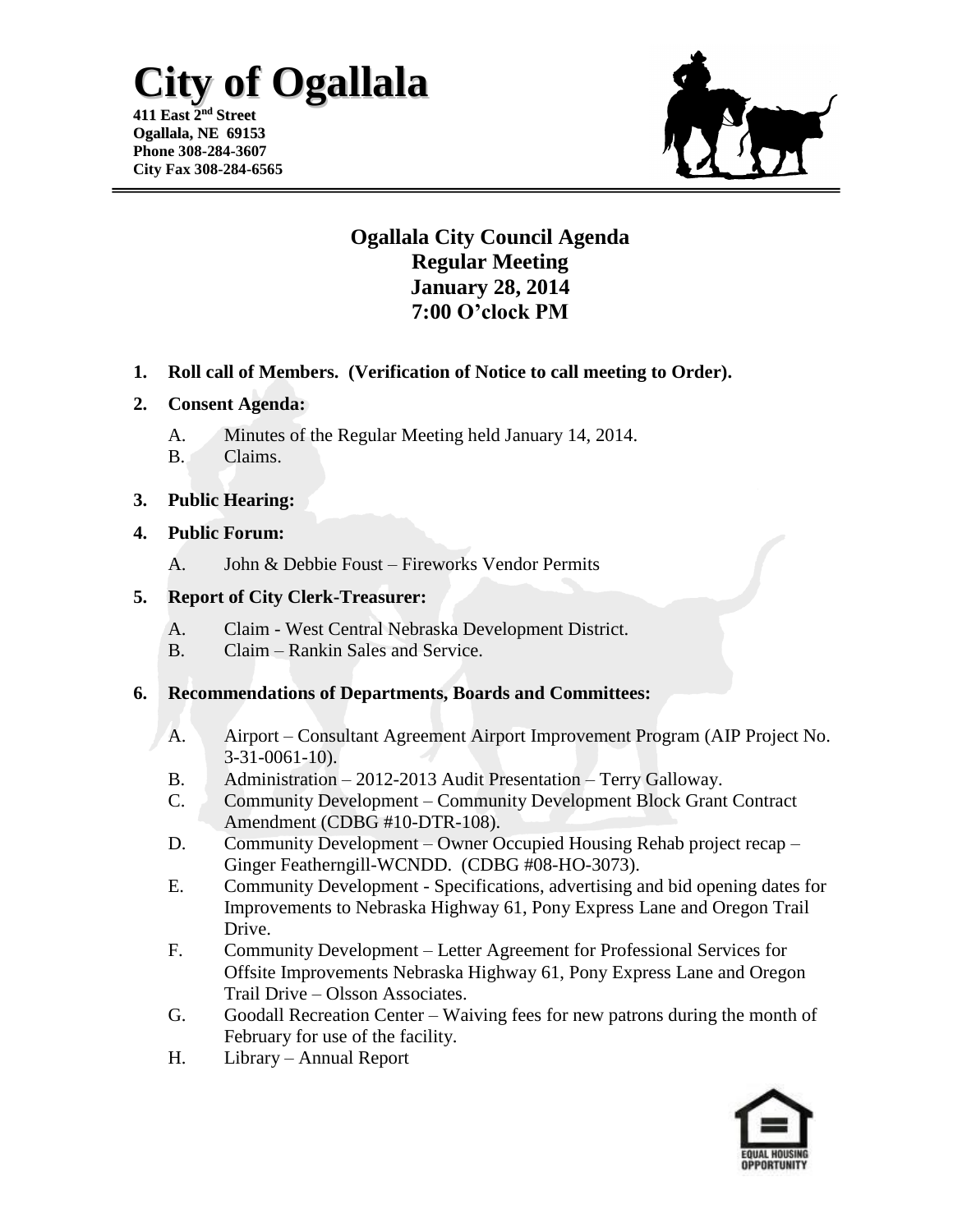# **City of Ogallala**

**411 East 2 nd Street Ogallala, NE 69153 Phone 308-284-3607 City Fax 308-284-6565**



- I. Planning and Zoning Amend the Ogallala zoning map regarding property located in Lot B, Jehorek's Replat, a replat of Lot 2, Hillis's Replat, An Administrative Replat of Lot 3, Ogallala Industrial Addition. The proposal is to rezone this property from A-1 *Agricultural District* to I-1 *Industrial District.*  (Ord. 1310).
- J. Planning and Zoning Recommendation to amend the Ogallala zoning code, Chapter 44 adding requirements for perimeter fencing located within the zoning jurisdiction of Ogallala. (Ord. 1311).

### **7. Report of City Attorney:**

#### **8. Report of City Manager:**

- A. Storm Water
- B. Ambulance Service

#### **9. Report of City Council members:**

- A. Board of Health Pete Peterson.
- B. Chamber of Commerce Kevin Block.
- C. Keep Keith County Beautiful Buck Bassett.
- D. Keith County Area Development Karl Elmshaeuser.
- E. Kenfield Petrified Wood Gallery Rodger Rankin.
- F. Library Board Kevin Block.
- G. Ogallala Community Hospital Advisory Board Karl Elmshaeuser.

#### **10. Closed session:**

**11. Adjourn.**